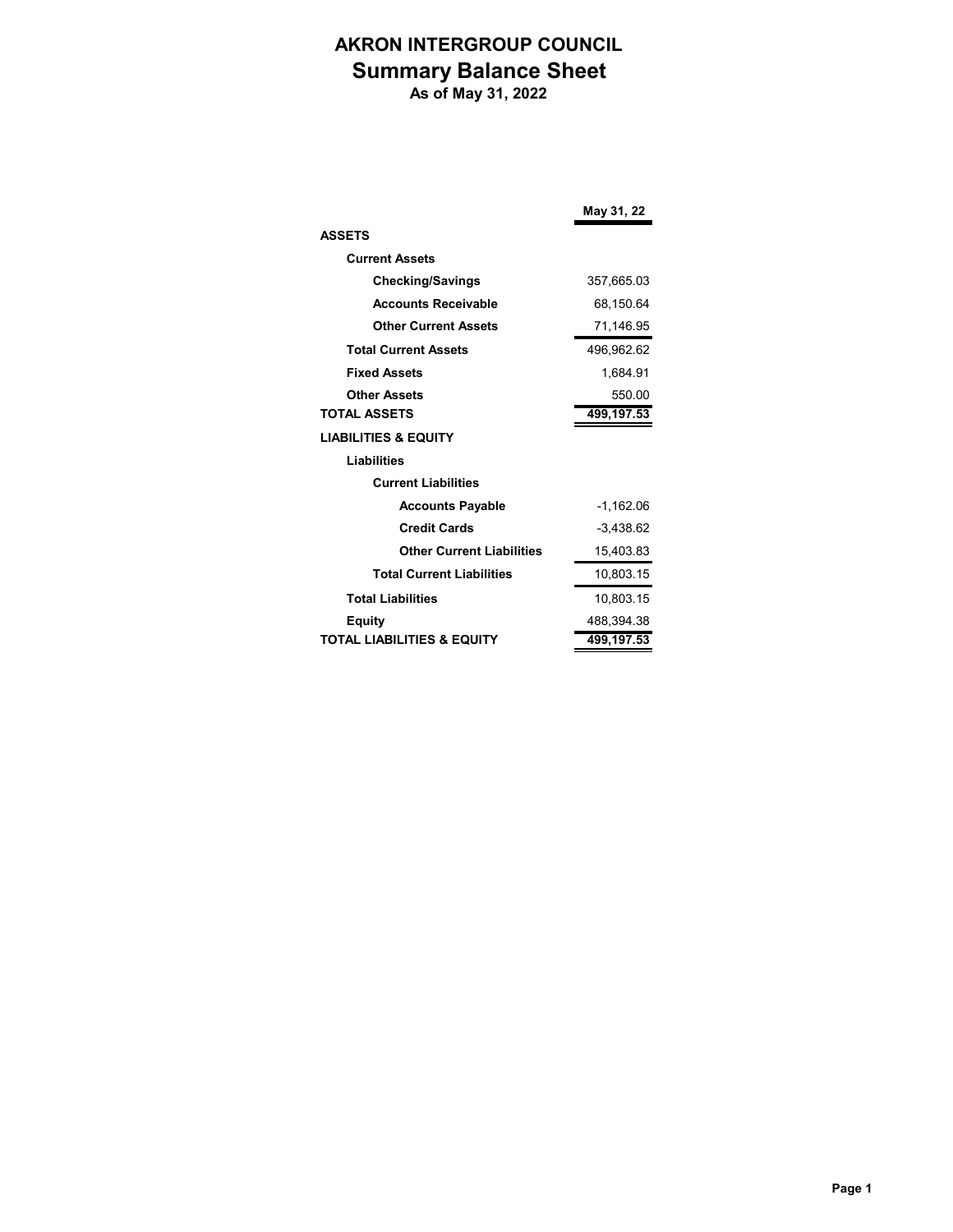## **AKRON INTERGROUP COUNCIL**

## **Balance Sheet**

 **As of May 31, 2022**

ń

|                                       | May 31, 22  | May 31, 21   |
|---------------------------------------|-------------|--------------|
| <b>ASSETS</b>                         |             |              |
| <b>Current Assets</b>                 |             |              |
| <b>Checking/Savings</b>               | 357,665.03  | 153,433.13   |
| <b>Accounts Receivable</b>            | 68,150.64   | 65,888.77    |
| <b>Other Current Assets</b>           | 71,146.95   | 63,695.14    |
| <b>Total Current Assets</b>           | 496,962.62  | 283,017.04   |
| <b>Fixed Assets</b>                   | 1,684.91    | 1,684.91     |
| <b>Other Assets</b>                   | 550.00      | 550.00       |
| <b>TOTAL ASSETS</b>                   | 499,197.53  | 285,251.95   |
| <b>LIABILITIES &amp; EQUITY</b>       |             |              |
| <b>Liabilities</b>                    |             |              |
| <b>Current Liabilities</b>            |             |              |
| <b>Accounts Payable</b>               | $-1,162.06$ | 5,330.90     |
| <b>Credit Cards</b>                   | $-3,438.62$ | $-2,965.65$  |
| <b>Other Current Liabilities</b>      | 15,403.83   | 13,937.64    |
| <b>Total Current Liabilities</b>      | 10,803.15   | 16,302.89    |
| <b>Total Liabilities</b>              | 10,803.15   | 16,302.89    |
| <b>Equity</b>                         |             |              |
| 2330 · Corrections Orange Can         | 4,063.82    | 2,386.90     |
| 2340 · Ignatia Hall Literature        | $-450.00$   | $-450.00$    |
| 3000 · Opening Bal Equity             | 2,543.74    | 904.49       |
| 3010 · Operating Fund Balance         | 153,794.06  | 153,794.06   |
| 3020 · Archive Committee Fund         | $-49.25$    |              |
| 3060 · Reserve Fund Balance           | 140,712.26  | 140,712.26   |
| 3070 · Noncash Net assets             | 72,406.19   | 72,406.19    |
| 3900 · Retained Earnings              | -100,262.84 | $-61,052.39$ |
| <b>Net Income</b>                     | 215,636.40  | $-39,752.45$ |
| <b>Total Equity</b>                   | 488,394.38  | 268,949.06   |
| <b>TOTAL LIABILITIES &amp; EQUITY</b> | 499,197.53  | 285,251.95   |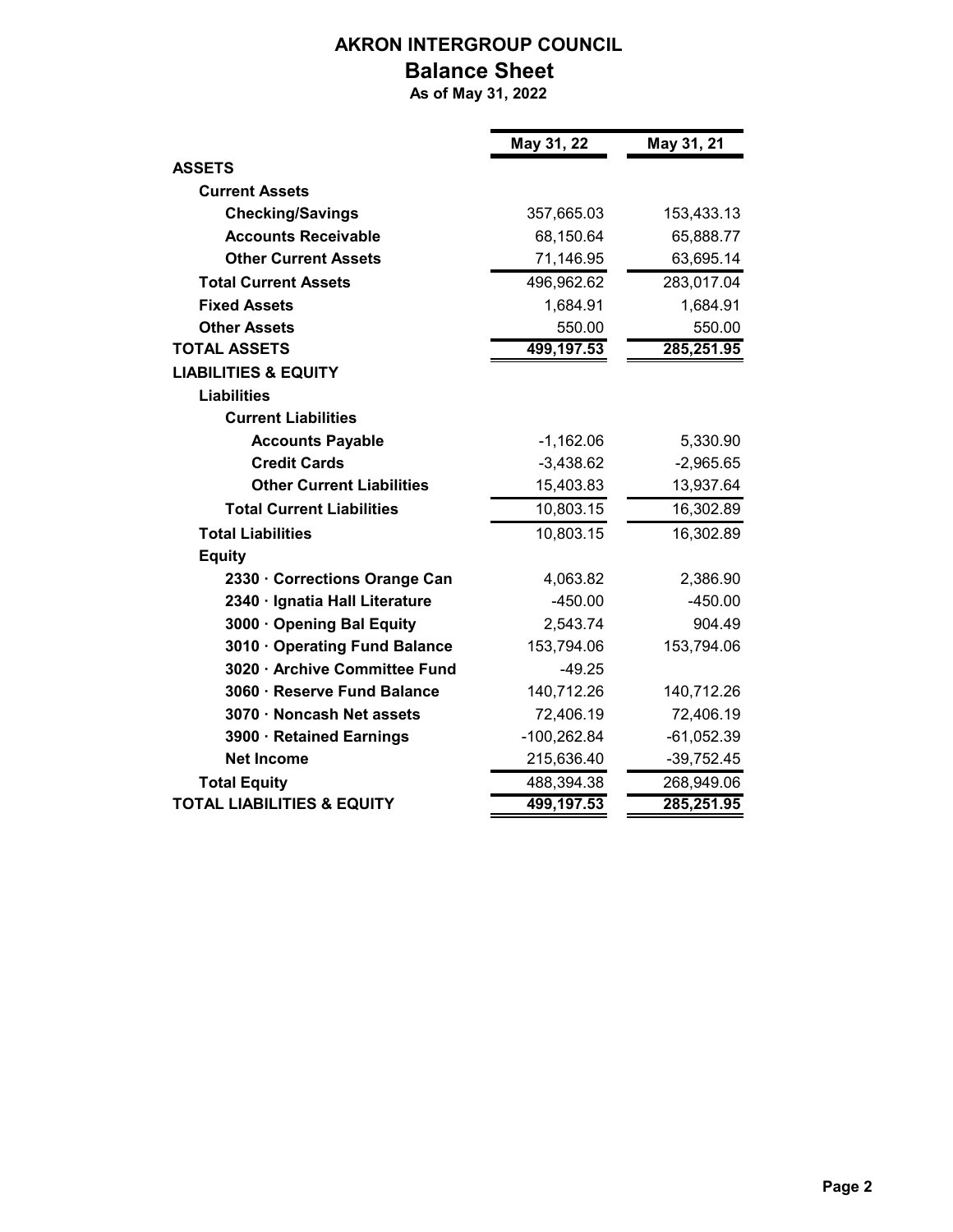#### **AKRON INTERGROUP COUNCIL Surplus & Deficit - Monthly**

 **May 2022**

|                                        | <b>May 22</b> | <b>May 21</b> | \$ Change   | % Change   |
|----------------------------------------|---------------|---------------|-------------|------------|
| <b>Ordinary Income/Expense</b>         |               |               |             |            |
| Income                                 |               |               |             |            |
| $4200 \cdot Sales$                     | 9,961.92      | 7,801.44      | 2,160.48    | 27.69%     |
| 4300 · Program/Committee Revenue       |               |               |             |            |
| 4310 · Golf Outing                     | $-2,210.00$   |               | $-2,210.00$ | $-100.0%$  |
| 4320 · Founder's Day                   | 66,711.24     | 6,382.54      | 60,328.70   | 945.22%    |
| 4330 · Contributions                   |               |               |             |            |
| 4331 · Group Contributions             | 4,730.50      | 3,989.28      | 741.22      | 18.58%     |
| 4332 · Individual Contributions        | 607.99        | 1,919.15      | $-1,311.16$ | $-68.32%$  |
| Total 4330 · Contributions             | 5,338.49      | 5,908.43      | $-569.94$   | $-9.65%$   |
| Total 4300 · Program/Committee Revenue | 69,839.73     | 12,290.97     | 57,548.76   | 468.22%    |
| 4900 · Interest Revenue                | 0.04          | 1.54          | $-1.50$     | $-97.4%$   |
| 4950 · Miscellaneous Revenue           |               | 301.69        | $-301.69$   | $-100.0%$  |
| <b>Total Income</b>                    | 79,801.69     | 20,395.64     | 59,406.05   | 291.27%    |
| <b>Cost of Goods Sold</b>              | 4,862.98      | 3,265.68      | 1,597.30    | 48.91%     |
| <b>Gross Profit</b>                    | 74,938.71     | 17,129.96     | 57,808.75   | 337.47%    |
| <b>Expense</b>                         |               |               |             |            |
| 6000 · Personnel                       | 7,250.12      | 9,625.81      | $-2,375.69$ | $-24.68%$  |
| 6007 · Telephone Listings              | 14.26         | 251.68        | $-237.42$   | $-94.33%$  |
| 6100 · Professional & Contract Service |               | 170.00        | $-170.00$   | $-100.0%$  |
| 6200 · Program/Committee Expense       |               |               |             |            |
| 6210 · Archives                        | $-28.33$      | 835.48        | $-863.81$   | $-103.39%$ |
| 6220 · Intergroup News                 | 102.50        | 98.00         | 4.50        | 4.59%      |
| Total 6200 · Program/Committee Expense | 74.17         | 933.48        | $-859.31$   | $-92.05%$  |
| 6300 · Occupancy                       | 1,661.92      | 1,840.92      | $-179.00$   | $-9.72%$   |
| 6500 · General Office Expenses         | 10,381.39     | 4,306.78      | 6,074.61    | 141.05%    |
| 6700 · Professional Development        |               |               |             |            |
| 6730 · Council Expense                 | 350.00        |               | 350.00      | 100.0%     |
| 6740 · Education/Seminars              |               | 24.99         | $-24.99$    | $-100.0%$  |
| Total 6700 · Professional Development  | 350.00        | 24.99         | 325.01      | 1.300.56%  |
| 6900 · Other Expenses                  |               | 975.51        | $-975.51$   | $-100.0%$  |
| <b>Total Expense</b>                   | 19,731.86     | 18,129.17     | 1,602.69    | 8.84%      |
| <b>Net Ordinary Income</b>             | 55,206.85     | $-999.21$     | 56,206.06   | 5,625.05%  |
| Net Income                             | 55,206.85     | $-999.21$     | 56,206.06   | 5,625.05%  |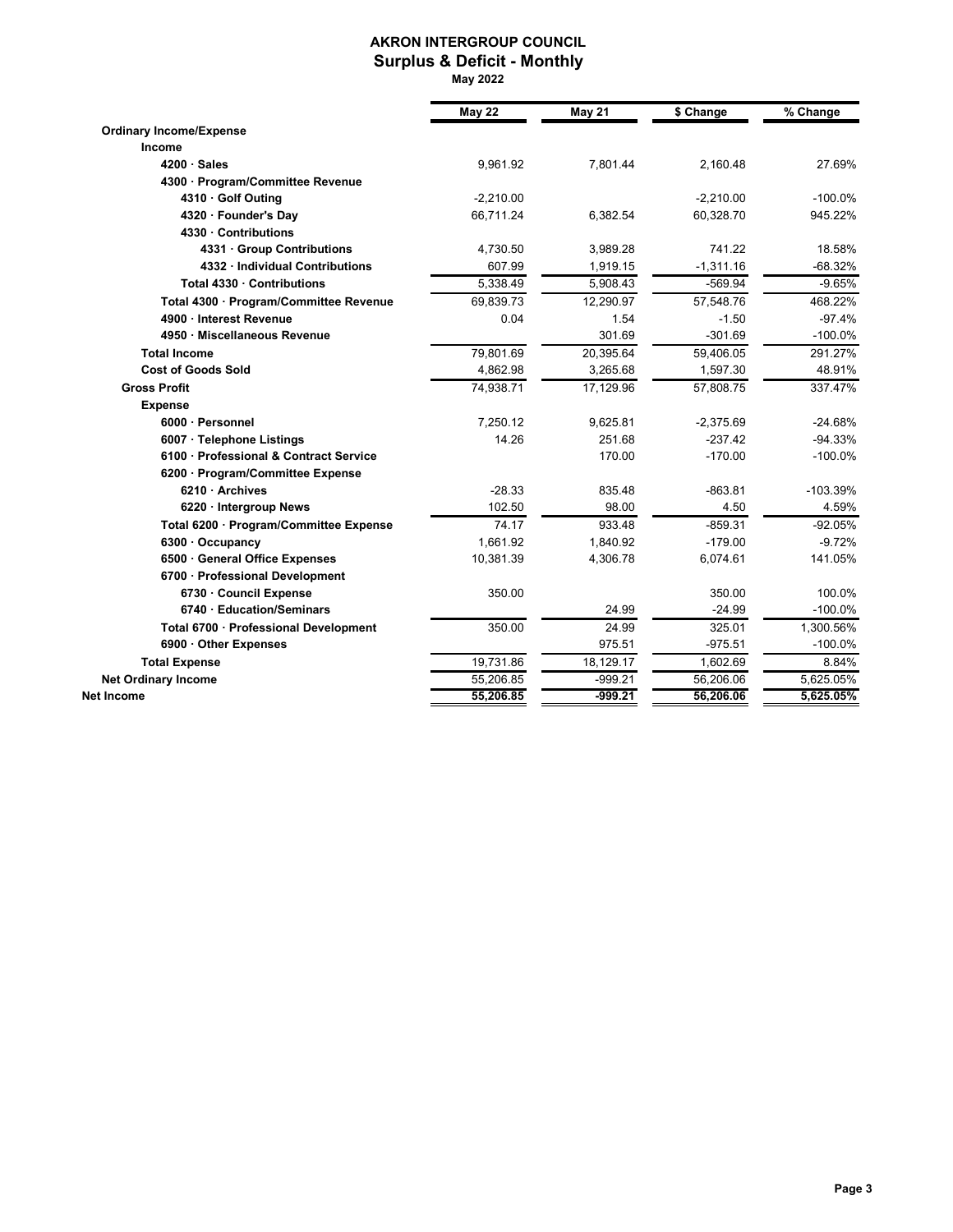#### **AKRON INTERGROUP COUNCIL Surplus & Deficit - Yearly**

 **January through May 2022**

|                                          | Jan - May 22 | Jan - May 21 | \$ Change   | $\sqrt[6]{8}$ Change |
|------------------------------------------|--------------|--------------|-------------|----------------------|
| <b>Ordinary Income/Expense</b>           |              |              |             |                      |
| Income                                   |              |              |             |                      |
| $4200 \cdot$ Sales                       | 50,314.74    | 35,641.96    | 14,672.78   | 41.17%               |
| 4300 · Program/Committee Revenue         |              |              |             |                      |
| 4310 · Golf Outing                       | 3,033.00     |              | 3,033.00    | 100.0%               |
| 4320 · Founder's Day                     | 259,210.74   | 7,519.42     | 251,691.32  | 3,347.22%            |
| 4330 · Contributions                     |              |              |             |                      |
| 4331 · Group Contributions               | 19,515.80    | 14,194.95    | 5,320.85    | 37.48%               |
| 4332 · Individual Contributions          | 5,640.19     | 10,940.14    | -5,299.95   | -48.45%              |
| Total 4330 · Contributions               | 25,155.99    | 25,135.09    | 20.90       | 0.08%                |
| 4300 · Program/Committee Revenue - Other | 733.00       |              | 733.00      | 100.0%               |
| Total 4300 · Program/Committee Revenue   | 288,132.73   | 32,654.51    | 255,478.22  | 782.37%              |
| 4900 · Interest Revenue                  | 3.77         | 7.72         | $-3.95$     | $-51.17%$            |
| 4950 · Miscellaneous Revenue             | 300.00       | 314.77       | $-14.77$    | $-4.69%$             |
| <b>Total Income</b>                      | 338,751.24   | 68,618.96    | 270,132.28  | 393.67%              |
| <b>Cost of Goods Sold</b>                | 26,392.73    | 22,259.57    | 4,133.16    | 18.57%               |
| <b>Gross Profit</b>                      | 312,358.51   | 46,359.39    | 265,999.12  | 573.78%              |
| <b>Expense</b>                           |              |              |             |                      |
| 6000 · Personnel                         | 46,943.53    | 48,458.27    | $-1,514.74$ | $-3.13%$             |
| 6007 · Telephone Listings                | 303.02       | 2,166.38     | $-1,863.36$ | $-86.01%$            |
| 6100 · Professional & Contract Service   | 880.00       | 880.00       |             |                      |
| 6200 · Program/Committee Expense         |              |              |             |                      |
| 6201 · Fund Drive Expense                | 160.00       |              | 160.00      | 100.0%               |
| 6210 · Archives                          | 2,649.92     | 75.54        | 2,574.38    | 3,407.97%            |
| 6220 · Intergroup News                   | 1,036.89     | 564.00       | 472.89      | 83.85%               |
| 6240 · Literature Committee              | 10.00        | 183.44       | $-173.44$   | -94.55%              |
| 6260 · Treatment Committee               | 29.83        | 1,326.28     | $-1,296.45$ | $-97.75%$            |
| 6270 · Group Services Committee          | 42.27        |              | 42.27       | 100.0%               |
| Total 6200 · Program/Committee Expense   | 3,928.91     | 2,149.26     | 1,779.65    | 82.8%                |
| $6300 \cdot$ Occupancy                   | 8,632.60     | 12,501.86    | $-3,869.26$ | -30.95%              |
| 6400 · Interest Paid                     | 15.00        |              | 15.00       | 100.0%               |
| 6500 · General Office Expenses           | 29,345.64    | 16,733.03    | 12,612.61   | 75.38%               |
| 6700 · Professional Development          | 350.00       | 324.97       | 25.03       | 7.7%                 |
| 6800 · Social Functions                  |              |              |             |                      |
| 6810 · I/G Anniversary Event             | $-1,426.52$  | $-1,981.37$  | 554.85      | 28.0%                |
| 6830 · I/G New Year's Eve Event          | $-234.84$    |              | $-234.84$   | $-100.0%$            |
| 6850 · I/G Social Events Other           | 448.00       |              | 448.00      | 100.0%               |
| Total 6800 · Social Functions            | $-1,213.36$  | $-1,981.37$  | 768.01      | 38.76%               |
| 6900 Other Expenses                      | 7,481.77     | 4,689.44     | 2,792.33    | 59.55%               |
| 7000 · Reconciliation Discrepancies      |              |              |             |                      |
| 9999 · Suspense Account                  | 55.00        | 190.00       | $-135.00$   | $-71.05%$            |
| <b>Total Expense</b>                     | 96,722.11    | 86,111.84    | 10,610.27   | 12.32%               |
| <b>Net Ordinary Income</b>               | 215,636.40   | $-39,752.45$ | 255,388.85  | 642.45%              |
| Net Income                               | 215,636.40   | $-39,752.45$ | 255,388.85  | 642.45%              |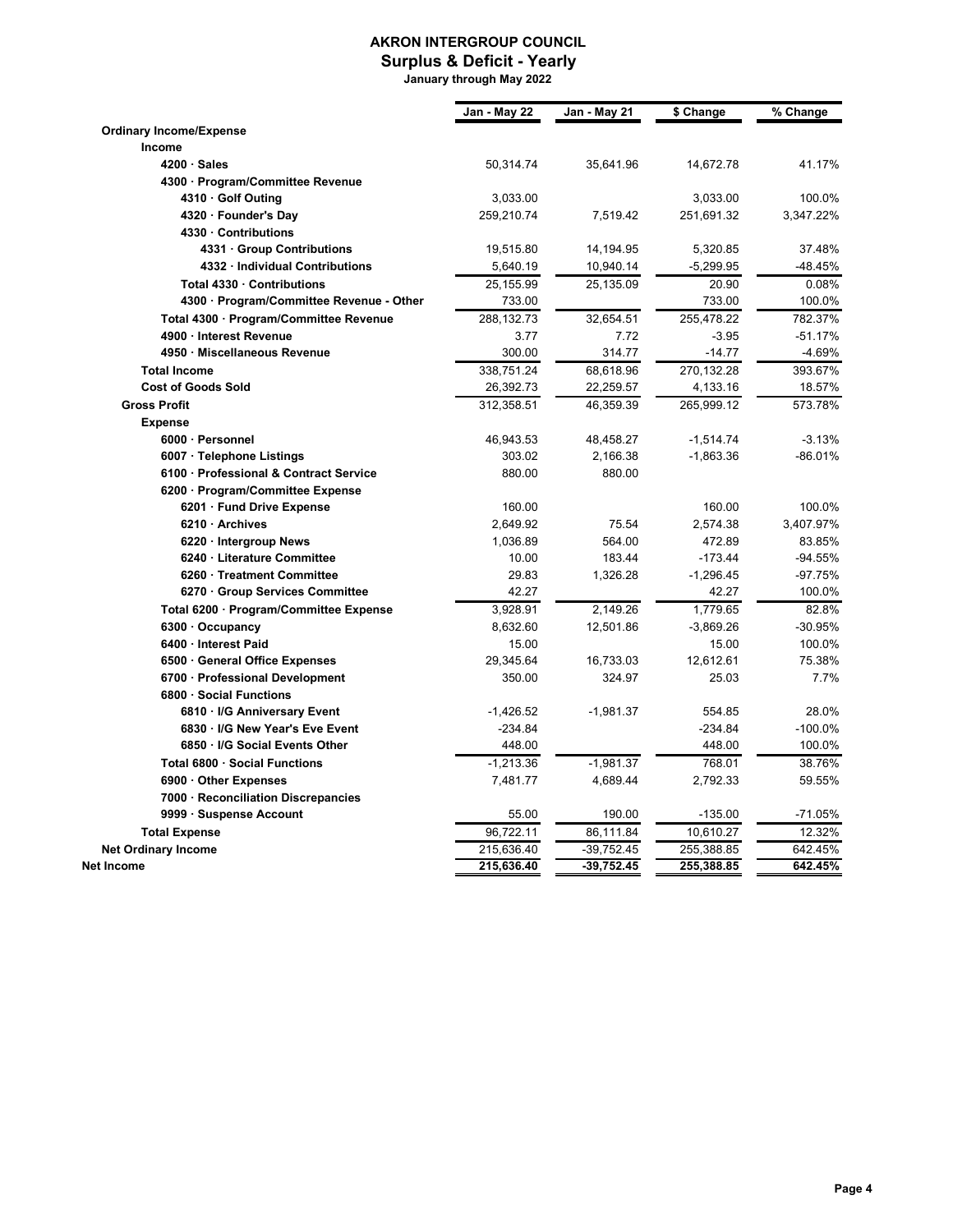#### **AKRON INTERGROUP COUNCIL**

#### **Budget vs. Actual**

 **January through May 2022**

| Jan - May 22 | <b>Budget</b>                                                                                                                                                                                                                                         | \$ Over Budget                                                                                                                                                                                                                                                                                                    | % of Budget                                                                                                                                                                                                                                                                                                                                                                  |
|--------------|-------------------------------------------------------------------------------------------------------------------------------------------------------------------------------------------------------------------------------------------------------|-------------------------------------------------------------------------------------------------------------------------------------------------------------------------------------------------------------------------------------------------------------------------------------------------------------------|------------------------------------------------------------------------------------------------------------------------------------------------------------------------------------------------------------------------------------------------------------------------------------------------------------------------------------------------------------------------------|
|              |                                                                                                                                                                                                                                                       |                                                                                                                                                                                                                                                                                                                   |                                                                                                                                                                                                                                                                                                                                                                              |
|              |                                                                                                                                                                                                                                                       |                                                                                                                                                                                                                                                                                                                   |                                                                                                                                                                                                                                                                                                                                                                              |
| 50,314.74    | 205,000.00                                                                                                                                                                                                                                            | -154,685.26                                                                                                                                                                                                                                                                                                       | 24.54%                                                                                                                                                                                                                                                                                                                                                                       |
|              |                                                                                                                                                                                                                                                       |                                                                                                                                                                                                                                                                                                                   |                                                                                                                                                                                                                                                                                                                                                                              |
| 3,033.00     | 4,470.00                                                                                                                                                                                                                                              | $-1,437.00$                                                                                                                                                                                                                                                                                                       | 67.85%                                                                                                                                                                                                                                                                                                                                                                       |
| 259,210.74   | 87,182.00                                                                                                                                                                                                                                             | 172,028.74                                                                                                                                                                                                                                                                                                        | 297.32%                                                                                                                                                                                                                                                                                                                                                                      |
|              |                                                                                                                                                                                                                                                       |                                                                                                                                                                                                                                                                                                                   |                                                                                                                                                                                                                                                                                                                                                                              |
| 19,515.80    | 35,000.00                                                                                                                                                                                                                                             | $-15,484.20$                                                                                                                                                                                                                                                                                                      | 55.76%                                                                                                                                                                                                                                                                                                                                                                       |
| 5,640.19     | 30,000.00                                                                                                                                                                                                                                             | $-24,359.81$                                                                                                                                                                                                                                                                                                      | 18.8%                                                                                                                                                                                                                                                                                                                                                                        |
|              |                                                                                                                                                                                                                                                       |                                                                                                                                                                                                                                                                                                                   |                                                                                                                                                                                                                                                                                                                                                                              |
| 25,155.99    | 65,000.00                                                                                                                                                                                                                                             | $-39,844.01$                                                                                                                                                                                                                                                                                                      | 38.7%                                                                                                                                                                                                                                                                                                                                                                        |
| 733.00       |                                                                                                                                                                                                                                                       |                                                                                                                                                                                                                                                                                                                   |                                                                                                                                                                                                                                                                                                                                                                              |
| 288,132.73   | 156,652.00                                                                                                                                                                                                                                            | 131,480.73                                                                                                                                                                                                                                                                                                        | 183.93%                                                                                                                                                                                                                                                                                                                                                                      |
| 3.77         | 200.00                                                                                                                                                                                                                                                | $-196.23$                                                                                                                                                                                                                                                                                                         | 1.89%                                                                                                                                                                                                                                                                                                                                                                        |
| 300.00       | 1,000.00                                                                                                                                                                                                                                              | $-700.00$                                                                                                                                                                                                                                                                                                         | 30.0%                                                                                                                                                                                                                                                                                                                                                                        |
| 338,751.24   | 362,852.00                                                                                                                                                                                                                                            | $-24,100.76$                                                                                                                                                                                                                                                                                                      | 93.36%                                                                                                                                                                                                                                                                                                                                                                       |
| 26,392.73    | 13,000.00                                                                                                                                                                                                                                             | 13,392.73                                                                                                                                                                                                                                                                                                         | 203.02%                                                                                                                                                                                                                                                                                                                                                                      |
| 312,358.51   | 349,852.00                                                                                                                                                                                                                                            | $-37,493.49$                                                                                                                                                                                                                                                                                                      | 89.28%                                                                                                                                                                                                                                                                                                                                                                       |
|              |                                                                                                                                                                                                                                                       |                                                                                                                                                                                                                                                                                                                   |                                                                                                                                                                                                                                                                                                                                                                              |
|              |                                                                                                                                                                                                                                                       |                                                                                                                                                                                                                                                                                                                   | 39.49%                                                                                                                                                                                                                                                                                                                                                                       |
|              |                                                                                                                                                                                                                                                       |                                                                                                                                                                                                                                                                                                                   | 15.15%                                                                                                                                                                                                                                                                                                                                                                       |
|              |                                                                                                                                                                                                                                                       |                                                                                                                                                                                                                                                                                                                   | 34.32%                                                                                                                                                                                                                                                                                                                                                                       |
|              |                                                                                                                                                                                                                                                       |                                                                                                                                                                                                                                                                                                                   |                                                                                                                                                                                                                                                                                                                                                                              |
|              |                                                                                                                                                                                                                                                       |                                                                                                                                                                                                                                                                                                                   | 10.67%                                                                                                                                                                                                                                                                                                                                                                       |
|              |                                                                                                                                                                                                                                                       |                                                                                                                                                                                                                                                                                                                   | 120.45%                                                                                                                                                                                                                                                                                                                                                                      |
|              |                                                                                                                                                                                                                                                       |                                                                                                                                                                                                                                                                                                                   | 39.88%                                                                                                                                                                                                                                                                                                                                                                       |
|              |                                                                                                                                                                                                                                                       |                                                                                                                                                                                                                                                                                                                   |                                                                                                                                                                                                                                                                                                                                                                              |
|              |                                                                                                                                                                                                                                                       |                                                                                                                                                                                                                                                                                                                   | 2.5%                                                                                                                                                                                                                                                                                                                                                                         |
|              |                                                                                                                                                                                                                                                       |                                                                                                                                                                                                                                                                                                                   |                                                                                                                                                                                                                                                                                                                                                                              |
|              |                                                                                                                                                                                                                                                       |                                                                                                                                                                                                                                                                                                                   |                                                                                                                                                                                                                                                                                                                                                                              |
|              |                                                                                                                                                                                                                                                       |                                                                                                                                                                                                                                                                                                                   | 1.99%                                                                                                                                                                                                                                                                                                                                                                        |
|              |                                                                                                                                                                                                                                                       |                                                                                                                                                                                                                                                                                                                   | 8.45%                                                                                                                                                                                                                                                                                                                                                                        |
|              |                                                                                                                                                                                                                                                       |                                                                                                                                                                                                                                                                                                                   |                                                                                                                                                                                                                                                                                                                                                                              |
|              |                                                                                                                                                                                                                                                       |                                                                                                                                                                                                                                                                                                                   | 37.15%                                                                                                                                                                                                                                                                                                                                                                       |
|              |                                                                                                                                                                                                                                                       |                                                                                                                                                                                                                                                                                                                   | 14.46%                                                                                                                                                                                                                                                                                                                                                                       |
|              |                                                                                                                                                                                                                                                       |                                                                                                                                                                                                                                                                                                                   |                                                                                                                                                                                                                                                                                                                                                                              |
|              |                                                                                                                                                                                                                                                       |                                                                                                                                                                                                                                                                                                                   | 73.64%                                                                                                                                                                                                                                                                                                                                                                       |
|              |                                                                                                                                                                                                                                                       |                                                                                                                                                                                                                                                                                                                   | 16.28%                                                                                                                                                                                                                                                                                                                                                                       |
|              |                                                                                                                                                                                                                                                       |                                                                                                                                                                                                                                                                                                                   |                                                                                                                                                                                                                                                                                                                                                                              |
|              |                                                                                                                                                                                                                                                       |                                                                                                                                                                                                                                                                                                                   | -77.11%                                                                                                                                                                                                                                                                                                                                                                      |
|              |                                                                                                                                                                                                                                                       |                                                                                                                                                                                                                                                                                                                   |                                                                                                                                                                                                                                                                                                                                                                              |
|              |                                                                                                                                                                                                                                                       |                                                                                                                                                                                                                                                                                                                   |                                                                                                                                                                                                                                                                                                                                                                              |
|              |                                                                                                                                                                                                                                                       |                                                                                                                                                                                                                                                                                                                   | $-7.34%$                                                                                                                                                                                                                                                                                                                                                                     |
|              |                                                                                                                                                                                                                                                       |                                                                                                                                                                                                                                                                                                                   |                                                                                                                                                                                                                                                                                                                                                                              |
|              |                                                                                                                                                                                                                                                       |                                                                                                                                                                                                                                                                                                                   | $-6.22%$                                                                                                                                                                                                                                                                                                                                                                     |
|              |                                                                                                                                                                                                                                                       |                                                                                                                                                                                                                                                                                                                   | -1,213.36%                                                                                                                                                                                                                                                                                                                                                                   |
|              |                                                                                                                                                                                                                                                       |                                                                                                                                                                                                                                                                                                                   | 56.47%                                                                                                                                                                                                                                                                                                                                                                       |
|              |                                                                                                                                                                                                                                                       |                                                                                                                                                                                                                                                                                                                   |                                                                                                                                                                                                                                                                                                                                                                              |
|              |                                                                                                                                                                                                                                                       |                                                                                                                                                                                                                                                                                                                   |                                                                                                                                                                                                                                                                                                                                                                              |
|              |                                                                                                                                                                                                                                                       |                                                                                                                                                                                                                                                                                                                   | 38.83%                                                                                                                                                                                                                                                                                                                                                                       |
| 215,636.40   | 100,782.00                                                                                                                                                                                                                                            | 114,854.40                                                                                                                                                                                                                                                                                                        | 213.96%<br>213.96%                                                                                                                                                                                                                                                                                                                                                           |
|              | 46,943.53<br>303.02<br>880.00<br>160.00<br>2,649.92<br>1,036.89<br>10.00<br>29.83<br>42.27<br>3,928.91<br>8,632.60<br>15.00<br>29,345.64<br>350.00<br>-1,426.52<br>$-234.84$<br>448.00<br>$-1,213.36$<br>7,481.77<br>55.00<br>96,722.11<br>215,636.40 | 118,881.00<br>2,000.00<br>2,564.00<br>1,500.00<br>2,200.00<br>2,600.00<br>900.00<br>400.00<br>600.00<br>150.00<br>1,500.00<br>500.00<br>225.00<br>10,575.00<br>59,700.00<br>39,850.00<br>2,150.00<br>1,850.00<br>2,000.00<br>3,200.00<br>250.00<br>$-7,200.00$<br>100.00<br>13,250.00<br>249,070.00<br>100,782.00 | $-71,937.47$<br>$-1,696.98$<br>$-1,684.00$<br>$-1,340.00$<br>449.92<br>$-1,563.11$<br>$-900.00$<br>$-390.00$<br>$-600.00$<br>$-150.00$<br>$-1,470.17$<br>$-457.73$<br>$-225.00$<br>$-6,646.09$<br>$-51,067.40$<br>$-10,504.36$<br>$-1,800.00$<br>$-3,276.52$<br>$-2,000.00$<br>$-3,434.84$<br>$-250.00$<br>7,648.00<br>-1,313.36<br>$-5,768.23$<br>-152,347.89<br>114,854.40 |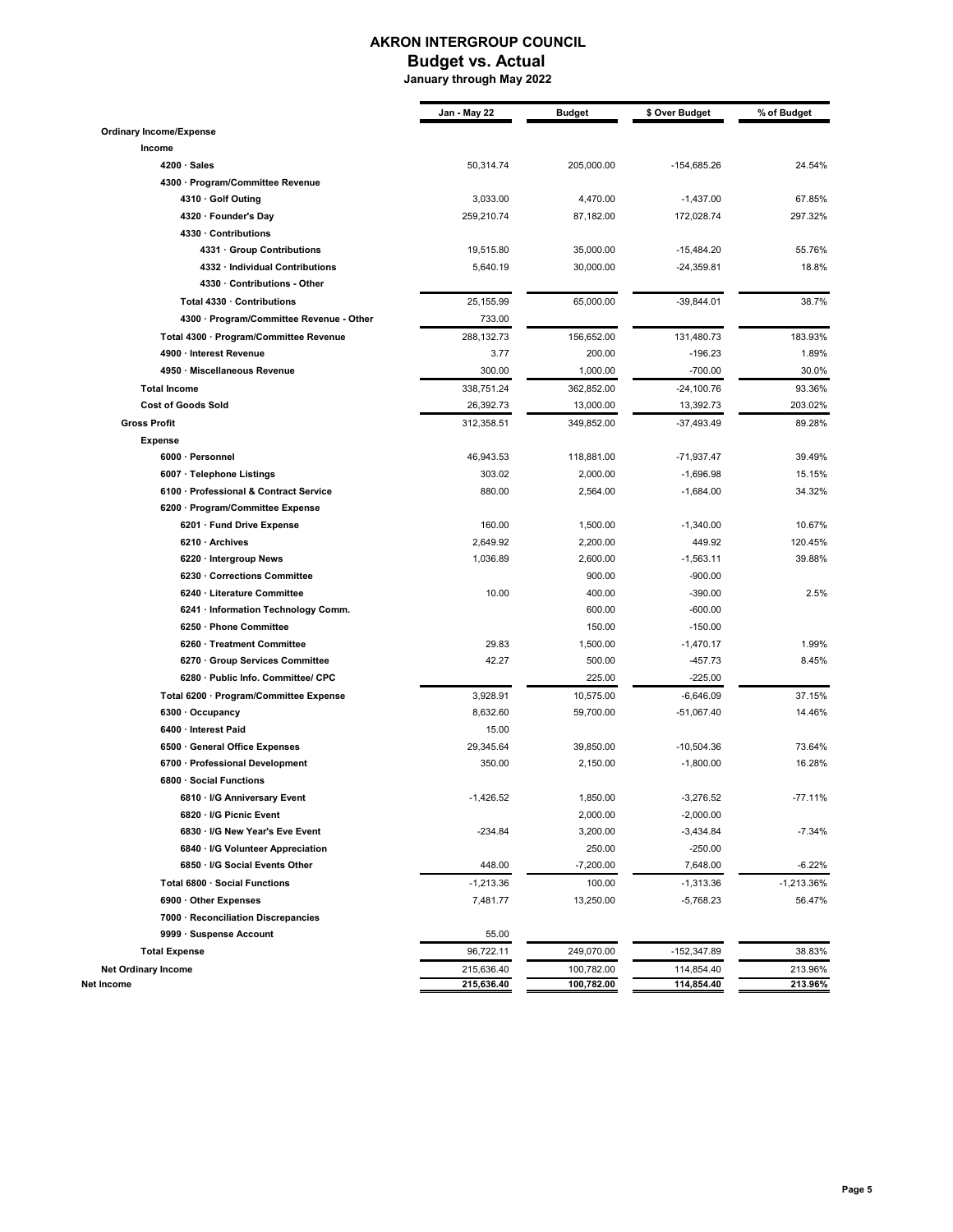# **AKRON INTERGROUP COUNCIL Customer Balance Summary**

 **As of June 15, 2022**

| A Better Way                         | \$99.97  |
|--------------------------------------|----------|
| <b>Akron General</b>                 | \$28.83  |
| <b>Akron Open Door</b>               | \$18.47  |
| <b>Ask It Basket</b>                 | \$41.58  |
| <b>B&amp;W Saturday Nite</b>         | \$33.61  |
| <b>Back to Basics</b>                | \$10.68  |
| <b>Barberton Monday Nite</b>         | \$14.56  |
| <b>Big Book Comes Alive In Kent</b>  | \$18.41  |
| Brunswick 12 At 12                   | \$386.00 |
| <b>Carry This Message!</b>           | \$46.64  |
| Cuyahoga Falls                       | \$30.00  |
| <b>Falls Front Street Tuesday</b>    | \$3.42   |
| <b>Fresh Start</b>                   | \$52.04  |
| Goodyear                             | \$38.96  |
| Peninsula 12&4                       | \$27.49  |
| <b>Primary Purpose Group</b>         | \$27.33  |
| <b>Saturday Night Lost And Found</b> | \$22.42  |
| <b>Serenity Big Book Study</b>       | \$16.01  |
| <b>South Akron</b>                   | \$33.89  |
| <b>The James Club</b>                | \$28.82  |
| The Morning After Big Book           | \$59.03  |
| <b>The Outdoor Group</b>             | \$9.61   |
| <b>The Turning Point</b>             | \$24.02  |
| <b>Thursday Night Freedom</b>        | \$35.39  |
| <b>Touchstone Women's</b>            | \$23.59  |
| <b>We Agnostics</b>                  | \$24.00  |
| <b>What's The Point</b>              | \$15.27  |
|                                      |          |

**\$1,170.04**